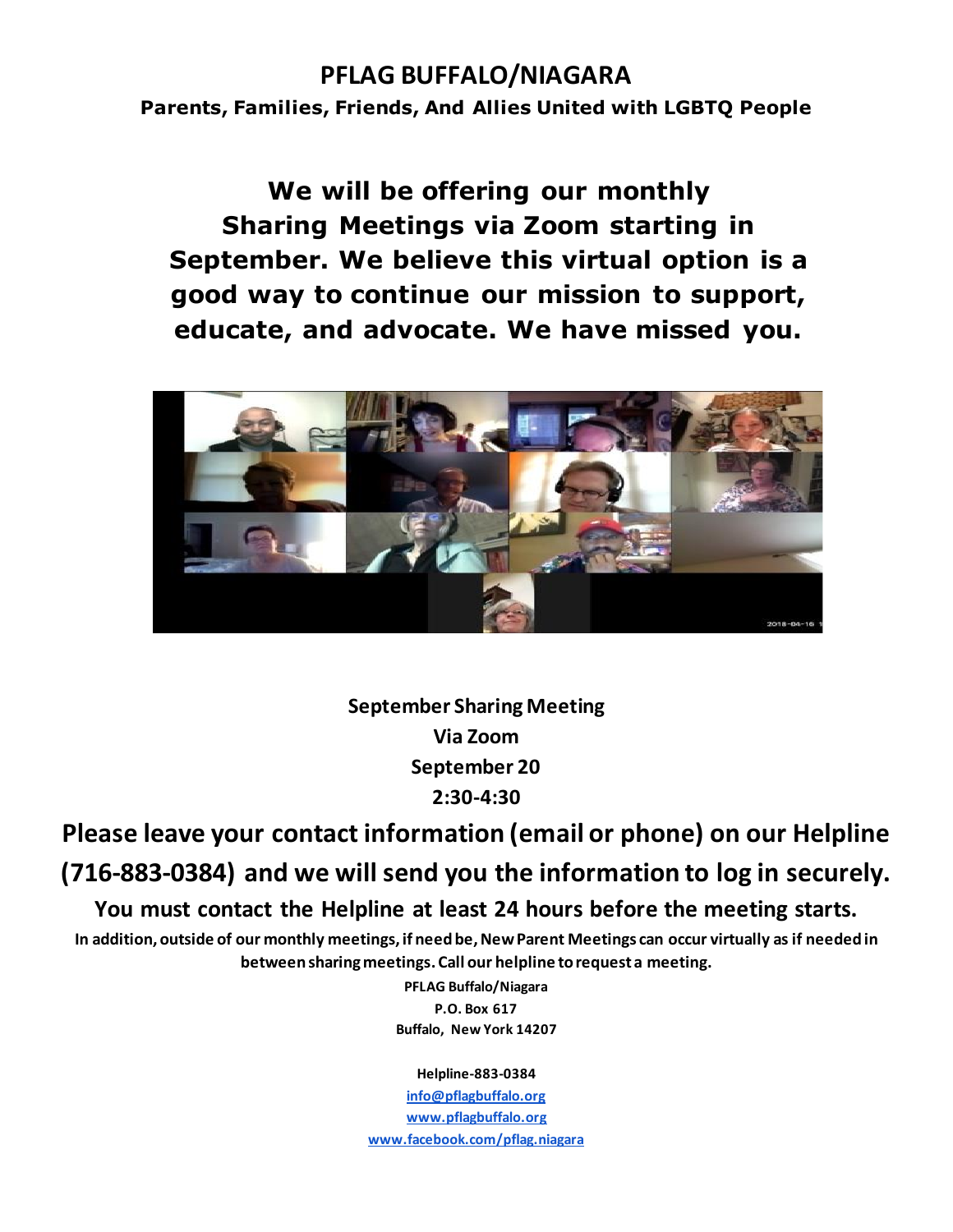### *ZOOM WITH PFLAG!*

 We will be using Zoom to hold Sharing Meetings with interested people starting September 20<sup>th</sup>, our first virtual meeting. We have not met since February, and we are eager to resume meetings.

Please be aware:

- You must call our Helpline for the meeting number and password at least 24 hours in advance.
- If you have not used Zoom, we hope you can do so or learn about its use ahead of the meeting. We do not want to miss you due to problems logging in.
- You will have to use audio and video to be a part of this meeting.
- Nothing will be recorded.
- Your name, first and maybe last may show at the bottom of your Zoom box. Please make sure that you are comfortable with that identification before you join. It will be visible to others. It depends on how your device is registered or labelled.
- PFLAG Buffalo/Niagara has Zoomed for board meetings, but ask for your patience as we attempt this new option.

We look forward to seeing you!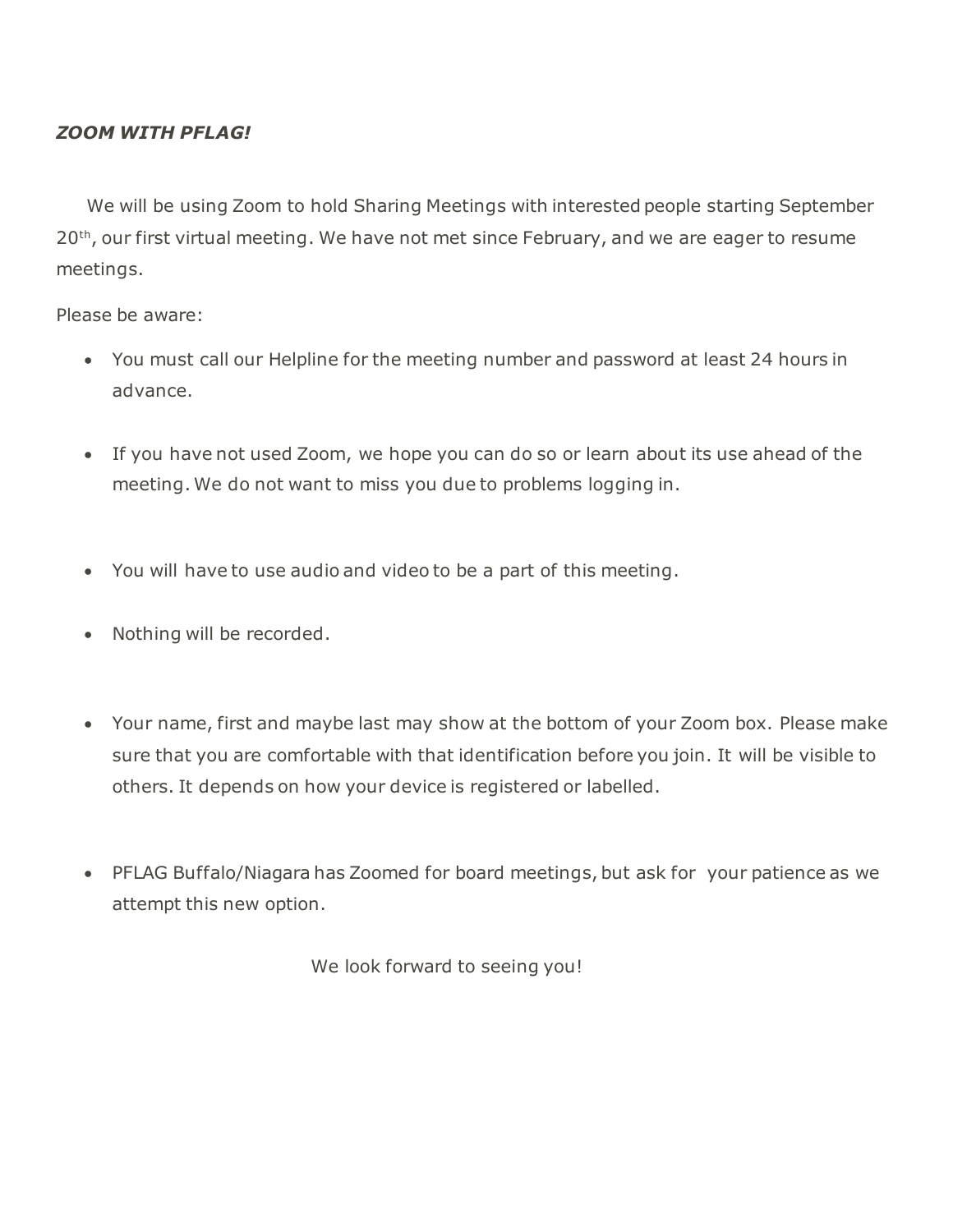#### *PFLAG REMEMBERED*

### *By Lisbeth Ball*

 The Helpline brought us a lovely story this August. Pat, who attended Sharing Meetings over 22 years ago was hoping we had information on a Dennis whose words at a meeting, so long ago, changed her perspective and opened her heart. Dennis spoke of how his former wife and he still kept their family together.

 They continued to celebrate birthdays and holidays with their children, not wanting them to have to choose one parent over the other. Pat heard this and knew this is what she wanted for her family. And that's what she did. Pat and her ex-husband maintained a connection for the family they both loved and have to this day.

 Pat wanted to reach out and thank Dennis for the words that changed her life. She grew to become an ally for LGBTQ community throughout all these years. Our special thanks to Pat for sharing such a lovely story.

She was hoping she could reach out to Dennis. She asked if we could help her.

 Current PFLAG members reached out to past members for help in locating Dennis. We reached out to make sure we had the right man and ask if Pat could contact him.

His heartwarming response to PFLAG follows:

*My former wife (we find it less off-putting to call each other 'former' instead of what we feel is the harsh sounding 'ex') & I are still friends & we see each other at holidays, etc. & at our children's - & now grandchildren's - milestone events.* 

*Our separation was difficult for our children (not unexpected, of course) & we came to the realization very early in our breakup that we shouldn't make things even more difficult for them (3 daughters) by having to choose who to see for holidays, etc. That original awkwardness was brief & our overcoming it has paid huge dividends, to say the least.* 

*My belief is that the majority of credit for our friendship goes to my former wife, as her needed journey to understanding me, her gay (former) husband, was fraught. She was & continues to be a lay leader in her Catholic parish & has reconciled her Catholic beliefs with her understanding of what it is to be gay. That has not been easy, it goes without saying.*

*My partner Roger (we'll celebrate 25 years of togetherness this October) & I are at Christmas Eve dinner at her house & she at Christmas Day dinner at ours, in addition to seeing her during the year at various family events.* 

 *I'm reminded of the plaque hanging in my mother's house (she has been gone now for 10 years), now hanging in mine, which says "If anyone asks, remember, we are a normal*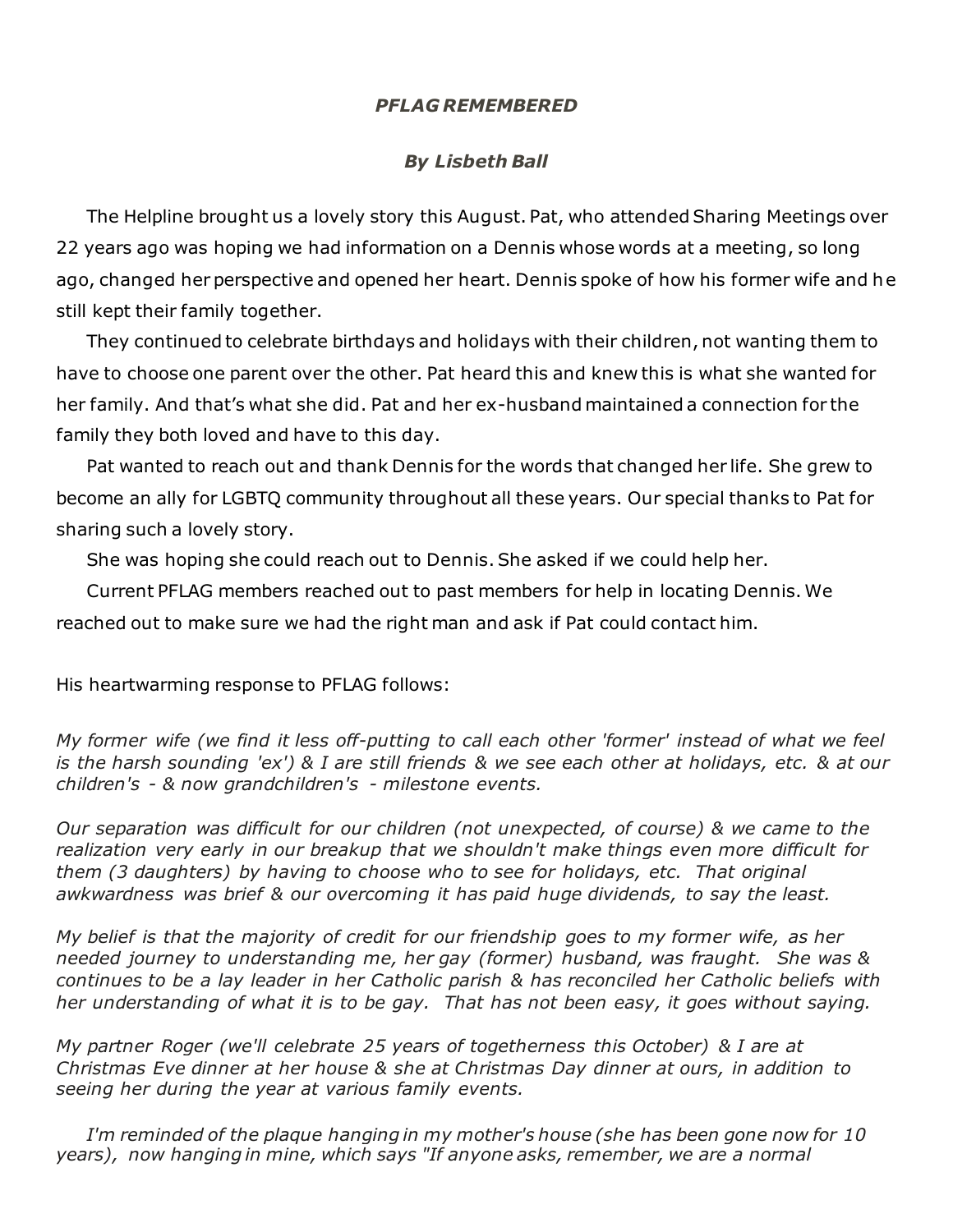*family". Well, we ARE a normal family, because a normal family is a family that loves each other.*

 PFLAG shared Dennis's letter with Pat so she could share her deep thanks. We thank her for reaching out to us and are happy we could help connect these two PFLAG alumni whose paths crossed so long ago with such an impact.



# *BOOK CORNER*

 This month's selection is *And Tango Makes Three*, by Peter Parnell and Justin Richardson, illustrated by Henry Cole .

 This children's book is about two male penguins and the egg they hatch, love, and raise. It is based on a true story. It is recommended for ages Pre-K to 3<sup>rd</sup> grade. It is so important for children to be read to and to read, not just for developing and strengthening reading skills but for the ideas, themes, and lesson within. This awardwinning story has caused controversy and has been challenged in American schools; in addition, some countries have attempted to have it banned.

We heartily recommend this book.